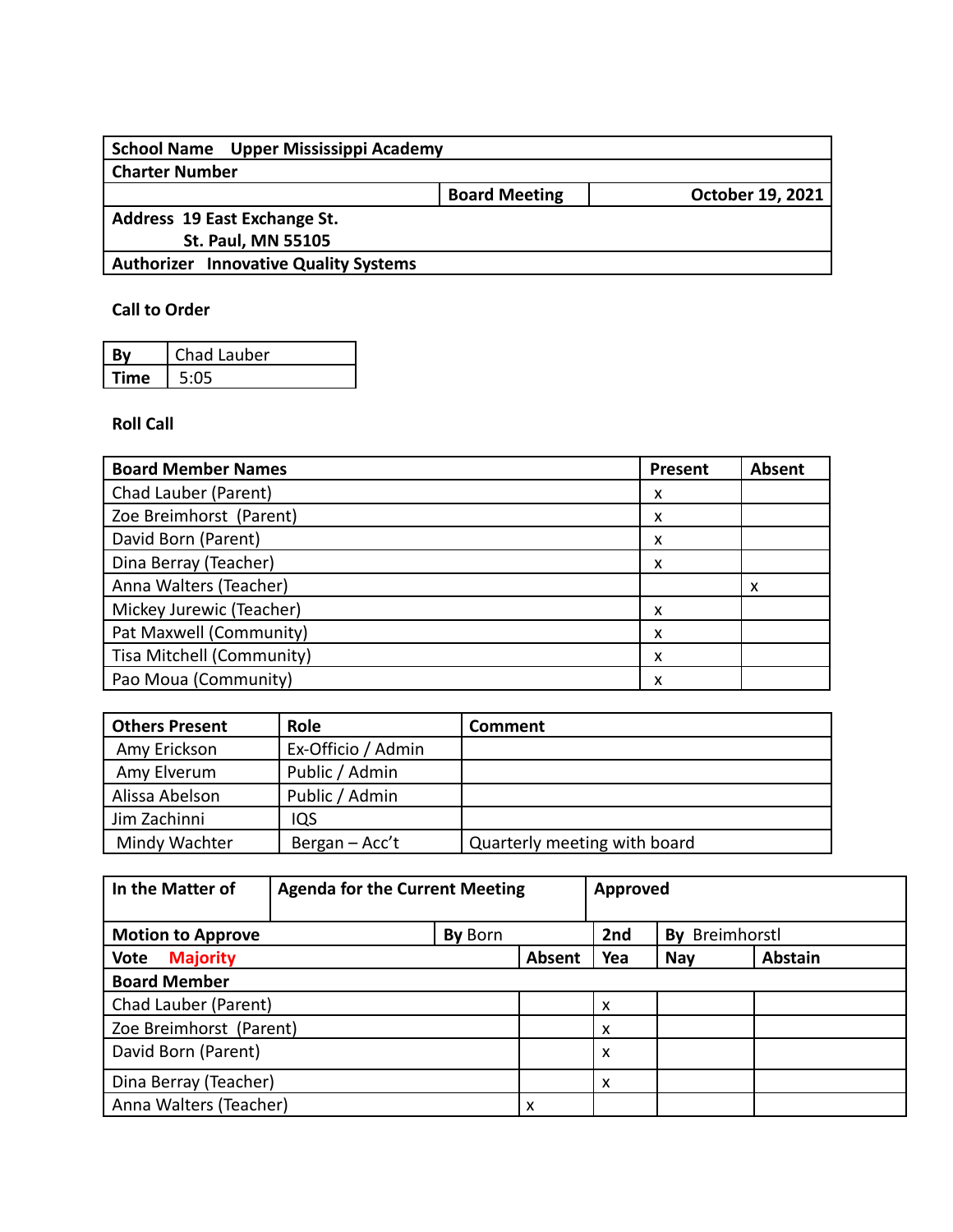| Mickey Jurewic (Teacher)  |  |  |
|---------------------------|--|--|
| Pat Maxwell (Community)   |  |  |
| Tisa Mitchell (Community) |  |  |
| Pao Moua (Community)      |  |  |

| In the Matter of                | <b>Minutes of the Prior Meeting</b>                                                                    |                   | Approved - no objections/changes |     |               |                |
|---------------------------------|--------------------------------------------------------------------------------------------------------|-------------------|----------------------------------|-----|---------------|----------------|
| <b>Motion to Approve</b>        |                                                                                                        | <b>By Maxwell</b> |                                  | 2nd | By Breimhorst |                |
| <b>Vote</b>                     |                                                                                                        |                   | Absent                           | Yea | <b>Nay</b>    | <b>Abstain</b> |
|                                 | <b>NOTE:</b> It was noted that all members may not have received the correct copy of the minutes. Born |                   |                                  |     |               |                |
|                                 | went over the key points orally and Lauber will ensure that the correct version is distributed.        |                   |                                  |     |               |                |
| <b>Board Member</b>             |                                                                                                        |                   |                                  |     |               |                |
|                                 | Chad Lauber (Parent)                                                                                   |                   |                                  |     |               |                |
| Zoe Breimhorst (Parent)         |                                                                                                        |                   |                                  |     |               |                |
| David Born (Parent)             |                                                                                                        |                   |                                  |     |               |                |
| Dina Berray (Teacher)           |                                                                                                        |                   |                                  |     |               |                |
| Anna Walters (Teacher)          |                                                                                                        |                   |                                  |     |               |                |
| Mickey Jurewicz (teacher)       |                                                                                                        |                   |                                  |     |               |                |
| Pat Maxwell (Community)         |                                                                                                        |                   |                                  |     |               |                |
| <b>Tisa Mitchell (Community</b> |                                                                                                        |                   |                                  |     |               |                |
| Pao Moua (Community)            |                                                                                                        |                   |                                  |     |               |                |

| <b>Public Comment. NONE</b> |  |
|-----------------------------|--|
| Comment:                    |  |

| In the Matter of                                                                                  | <b>Financial Report</b>                                                                           | Approved       |  |  |  |  |  |  |
|---------------------------------------------------------------------------------------------------|---------------------------------------------------------------------------------------------------|----------------|--|--|--|--|--|--|
|                                                                                                   |                                                                                                   | No vote needed |  |  |  |  |  |  |
|                                                                                                   | Discussion led by Maxwell and Wachter                                                             |                |  |  |  |  |  |  |
|                                                                                                   |                                                                                                   |                |  |  |  |  |  |  |
| Wachter reviewed the documents submitted for her quarterly report. Expenditures and<br>Comment:   |                                                                                                   |                |  |  |  |  |  |  |
| Revenue are both at approximately 25%, which is where we are on the Academic calendar. A mistake  |                                                                                                   |                |  |  |  |  |  |  |
| was made on tax payments, specifically a double payment was made for Social Security and Medicare |                                                                                                   |                |  |  |  |  |  |  |
|                                                                                                   | payments; the error was a clerical one on the part of the accounting firm. It has been corrected. |                |  |  |  |  |  |  |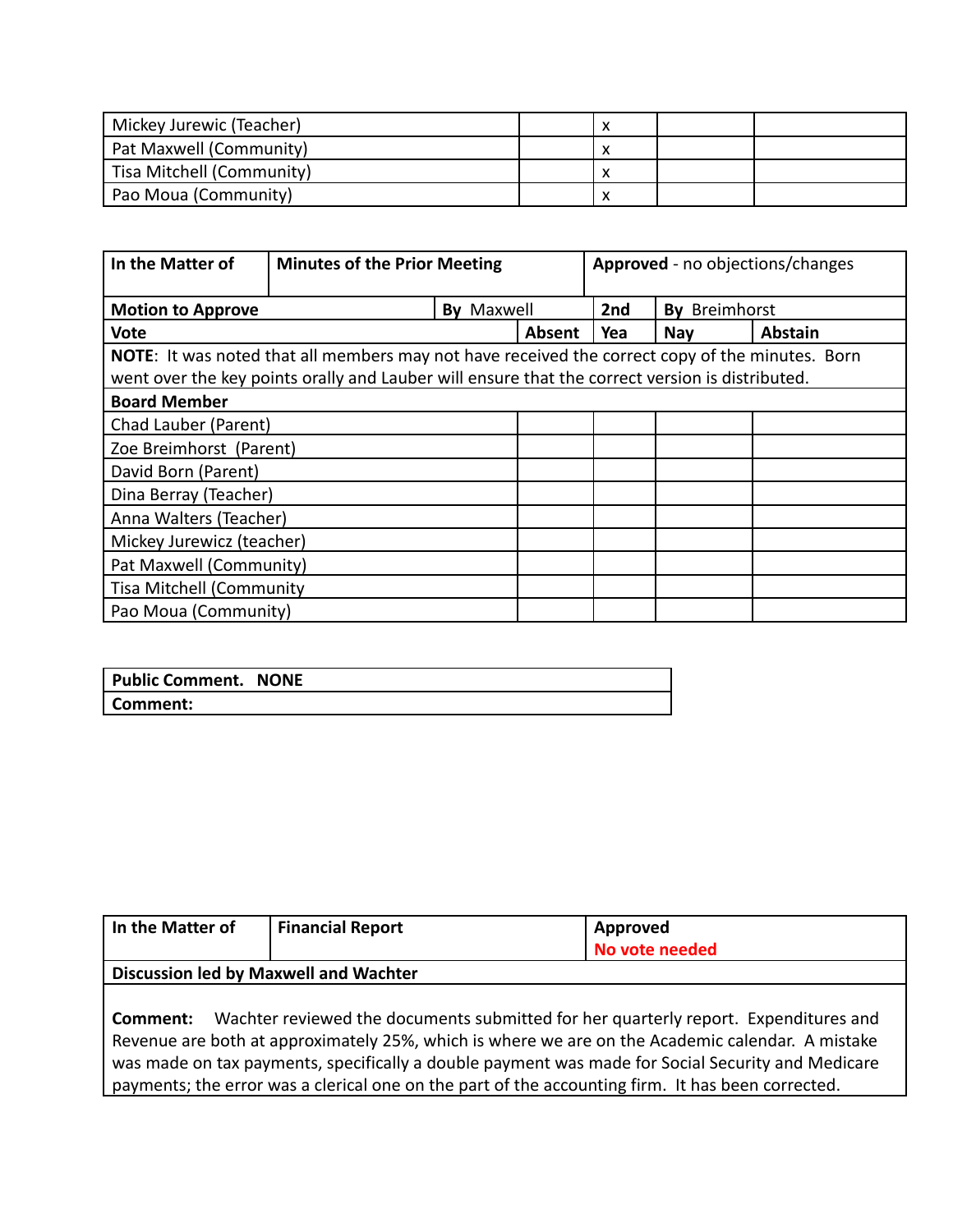Wachter briefly mentioned their policy of not holding clients liable for errors on their part. Maxwell requested a copy of the formal policy statement for informational purposes.

| Motion to Approve the report and to<br>adopt the working budget as the |         |        |     |            |                |
|------------------------------------------------------------------------|---------|--------|-----|------------|----------------|
| <b>Approved Budget</b>                                                 | By Born |        | 2nd | Bv         | Breimhorst     |
| <b>Vote</b>                                                            |         | Absent | Yea | <b>Nay</b> | <b>Abstain</b> |
| <b>Board Member</b>                                                    |         |        |     |            |                |
| Chad Lauber (Parent)                                                   |         |        | X   |            |                |
| Zoe Breimhorst (Parent)                                                |         |        | x   |            |                |
| David Born (Parent)                                                    |         |        | X   |            |                |
| Dina Berray (Teacher)                                                  |         |        | x   |            |                |
| Anna Walters (Teacher)                                                 |         | X      |     |            |                |
| Mickey Jurewic (Teacher)                                               |         |        | X   |            |                |
| Pat Maxwell (Community)                                                |         |        | X   |            |                |
| Tisa Mitchell (Community)                                              |         |        | X   |            |                |
| Pao Moua (Community)                                                   |         |        | x   |            |                |

| In the Matter of                     | <b>Social Media Policy</b>                                                           | Approved with changes as noted                                                                 |  |  |  |  |  |
|--------------------------------------|--------------------------------------------------------------------------------------|------------------------------------------------------------------------------------------------|--|--|--|--|--|
| <b>Discussion led by Abelson</b>     |                                                                                      |                                                                                                |  |  |  |  |  |
| matter and will correct the wording. | <b>Comment</b> Mitchell noted issues with working of the policy regarding the age of | students/non-students and the matter of social media contacts/relationships. Abelson noted the |  |  |  |  |  |
| <b>Motion to</b>                     | Born<br>Bv                                                                           | <b>By Mitchell</b><br>2nd                                                                      |  |  |  |  |  |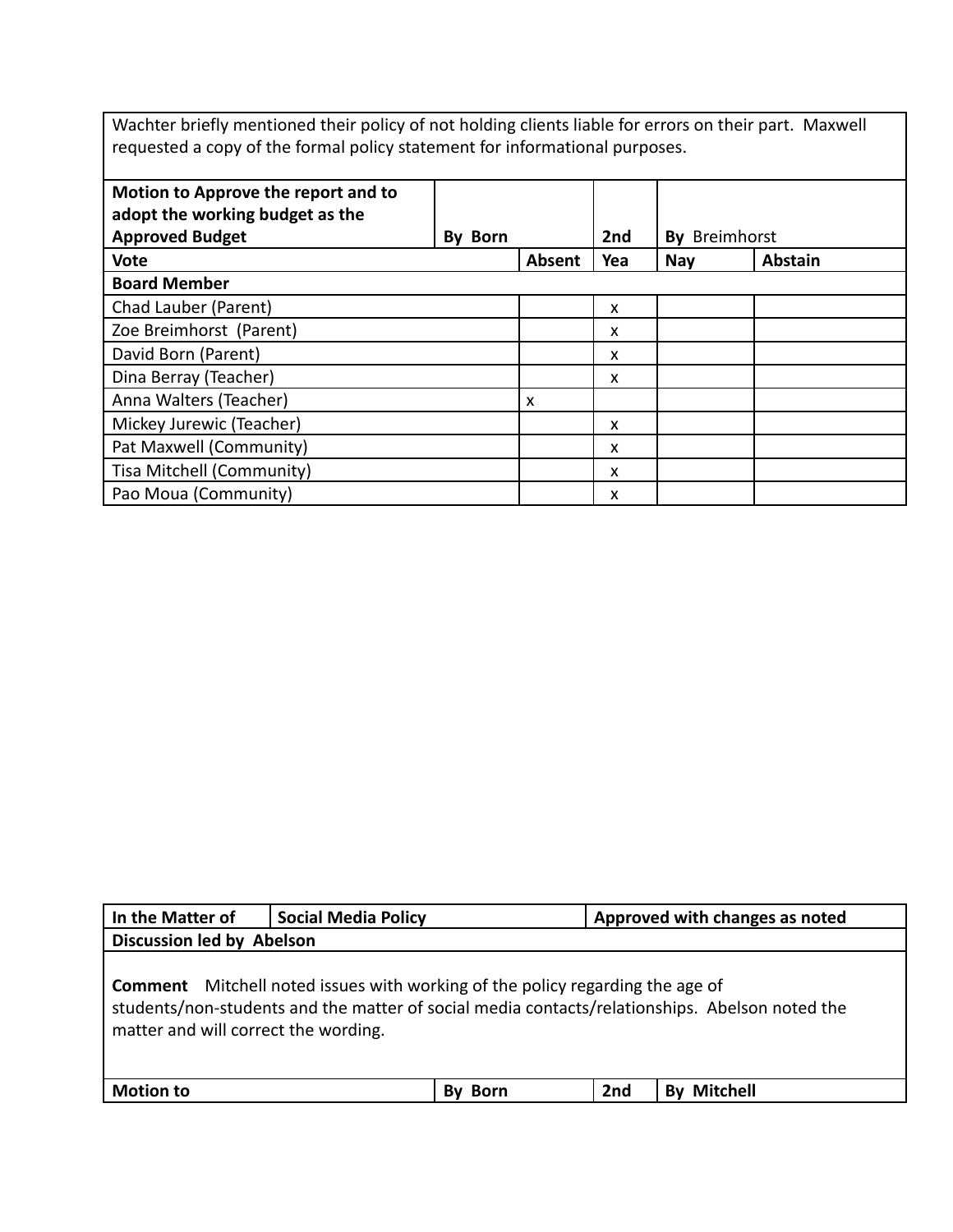| <b>Vote</b>               | Absent | Yea | Nay | <b>Abstain</b> |
|---------------------------|--------|-----|-----|----------------|
| <b>Board Member</b>       |        |     |     |                |
| Chad Lauber (Parent)      |        | x   |     |                |
| Zoe Breimhorst (Parent)   |        | x   |     |                |
| David Born (Parent)       |        | x   |     |                |
| Dina Berray (Teacher)     |        | x   |     |                |
| Anna Walters (Teacher)    | x      |     |     |                |
| Mickey Jurewic (Teacher)  |        | x   |     |                |
| Pat Maxwell (Community)   |        | x   |     |                |
| Tisa Mitchell (Community) |        | x   |     |                |
| Pao Moua (Community)      |        | x   |     |                |

| In the Matter of                             | <b>Strategic Planning</b>                                                                                                                                                                                                                                                                             | Information advisory |
|----------------------------------------------|-------------------------------------------------------------------------------------------------------------------------------------------------------------------------------------------------------------------------------------------------------------------------------------------------------|----------------------|
| Discussion led by: Breimhorst<br>statements. | Breimhorst summarized the strategic planning meeting earlier in the month and indicted the<br>availability of the draft report on focus areas which she has placed on the shared drive. Members are<br>asked to review and comment. Another meeting will be held soon to review the mission and value |                      |
| <b>Vote</b>                                  |                                                                                                                                                                                                                                                                                                       |                      |
| None Required                                |                                                                                                                                                                                                                                                                                                       |                      |

| In the Matter of            | <b>Director's Report</b>                                                                                                                                                                                                                                                                                                                                                                  | Approved       |
|-----------------------------|-------------------------------------------------------------------------------------------------------------------------------------------------------------------------------------------------------------------------------------------------------------------------------------------------------------------------------------------------------------------------------------------|----------------|
|                             |                                                                                                                                                                                                                                                                                                                                                                                           | No vote needed |
| Discussion led by: Erickson |                                                                                                                                                                                                                                                                                                                                                                                           |                |
| <b>Comment</b>              | Erickson reported on an incident that began on Monday evening in which a student<br>emailed her reporting "3 <sup>rd-</sup> hand information" about a shooting planned at the school on Wednesday.<br>The school's crisis response team and the St. Paul Police Dept. were rallied and investigated. Having<br>found the responsible party the report was determined to have been a hoax. |                |